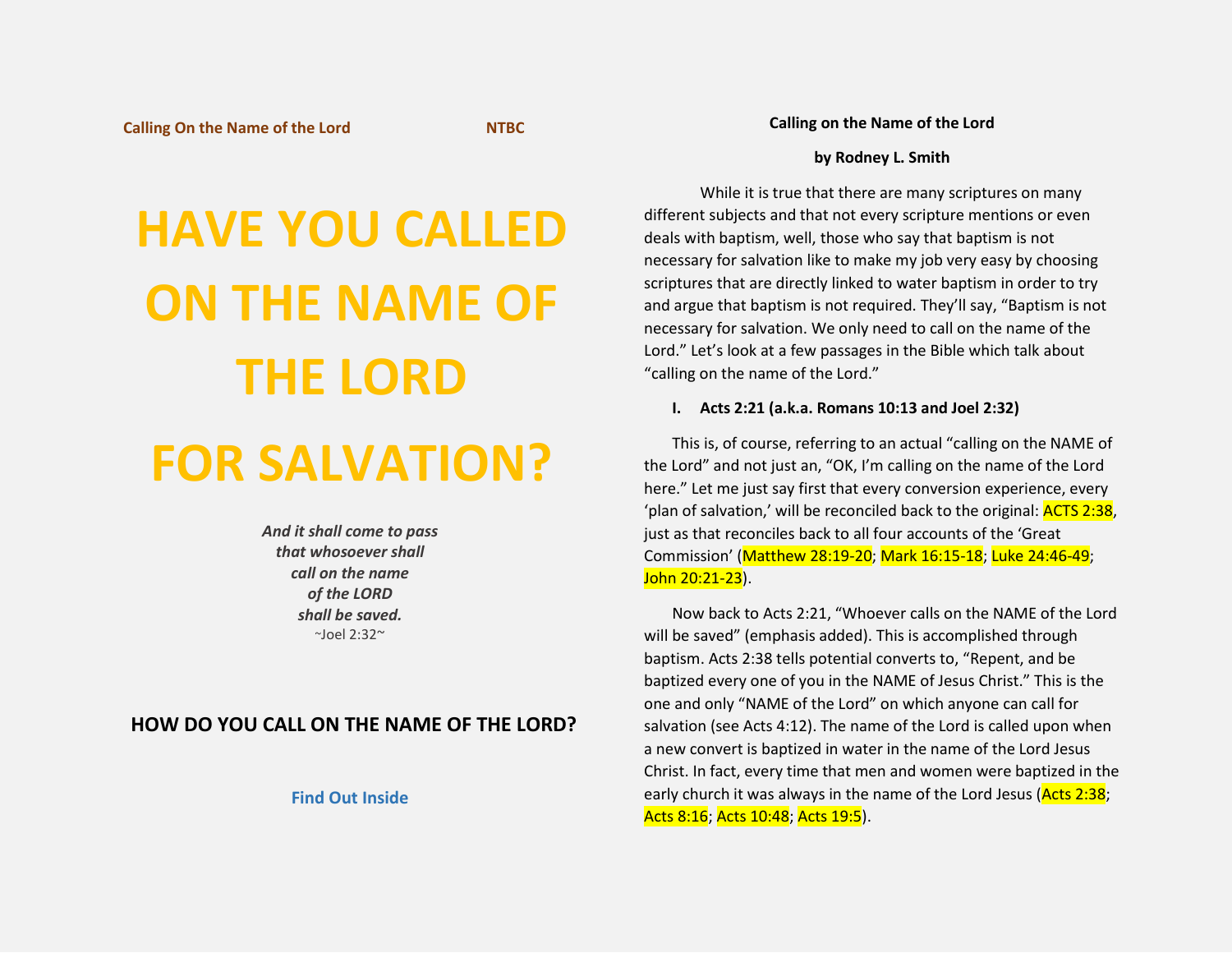There are two other places in the book of Acts where it simply says that they were baptized, but there is still another passage we need to look at, Acts 22:16. This is the Apostle Paul's account of the details of his own conversion. When did Paul 'call on the NAME of the Lord?' Read it and find out.

#### **II. Acts 3:19**

This is perhaps one of the best texts in support of the view which says that baptism is a required part of the conversion process. If you have a basic understanding of the book of Acts, then you know that Acts is like the Joshua of the New Testament. It records the unstoppable spiritual conquest of God's Spirit working through the apostles. In the four Gospels, Jesus is creating his church from scratch, teaching them all to be "born again" (John 3:3-5). Then he proceeds to 'lay down the law,' so to speak in his teachings and new commandments. In Acts, we see many spiritual walls crumble and fall, as well as many "Rehabs" (see Joshua 2) convert to the Christian faith.

The first 'wall' falls in Acts chapter 2 when, at last, the Holy Spirit is poured out on all flesh (Acts 2:1-4, 16-18, 33). Acts 2:4 records, "And they were all filled with the Holy Spirit and began to speak with other tongues as the Spirit gave them utterance." Consequently, the first "Rehabs," 3,000 of them, were converted later on in the same chapter after hearing Peter preach about the Christ and then command them to "repent, and be baptized every one of you in the name of Jesus Christ for the remission of sins," and he promises them that if they obey this command, they "shall receive the gift of the Holy Spirit" ( $Acts$  2:38) which the apostles had just received in Acts 2:4.

The second group of "Rehabs" are converted in Acts chapter 3. This time is was after witnessing a lame man healed by Peter "in

the name of Jesus Christ of Nazareth" (vv. 1-8). Then Peter, once again having the attention of the multitude, preaches Jesus to them (vv. 12-18). Then in  $Acts$  3:19-20, at the conclusion of his sermon, Peter again commands the people to obey the gospel in order to be saved. His prescription for this group is exactly the same as it was for the group in Acts 2 (esp. v. 38). Only, he rephrases his instructions, which is very helpful for our understanding the meaning and importance of baptism in the name of Jesus Christ. This time Peter commands the crowd to, "Repent, and be converted that your sins may be blotted out, so that times of refreshing may come from the presence of the Lord, and that he may send Jesus Christ, who was preached to you before."

So once again we see that Peter tells the people to "repent." Then, in the place of "be baptized" which previously followed the command to repent back in the previous chapter's sermon, he tells them to "be converted" (v. 19), and instead of the phrase "for the remission of sins," which he used the first time, the apostle Peter words it this way, "that your sins may be blotted out" (v. 19). Finally, rather than simply saying, "and you shall receive the gift of the Holy Spirit," as he had previously done, Peter puts it this way, "So that times of refreshing may come from the presence of the Lord, and that he may send Jesus Christ who was preached to you before" (v. 20).

The apostle Peter is presenting the same message, the exact same "plan of salvation," in both Acts 2:38 and Acts 3:19-20. Notice particularly how, for Peter, the chief apostle, baptism and conversion are synonymous. What's up with that? Well, we think the answer is obvious!

#### **III. Acts 10:43-47 (and don't forget verse 48)**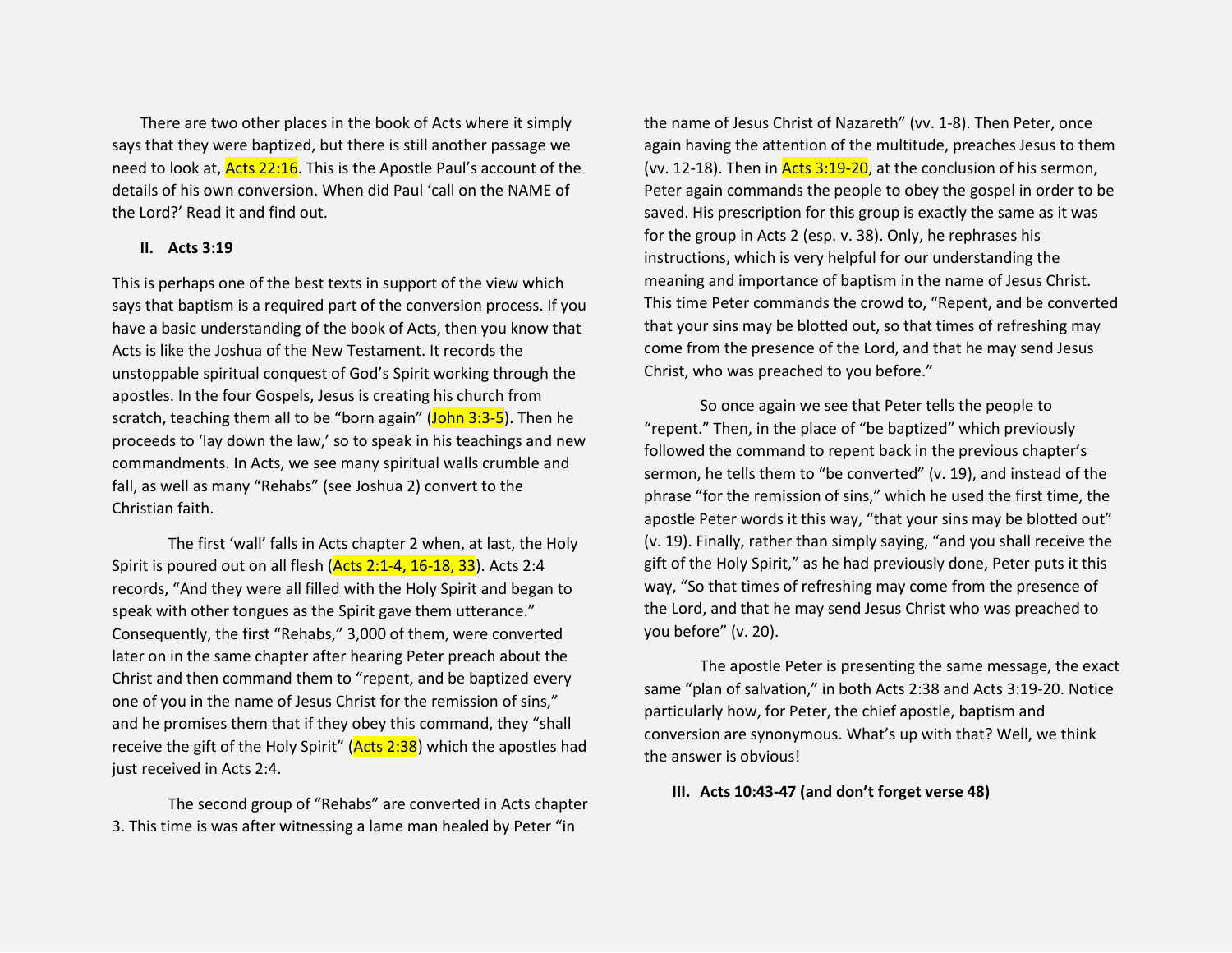A prime example of conversion in the New Testament, **Acts chapter** 10 is an account of the very first Gentiles that received salvation through the name of Jesus Christ. Let us begin by looking at verse 43. "To Him (Jesus Christ) all the prophets witness that, through His name, whoever believes in Him will receive remission of sins." Here we have the distinction between the Old Covenant of Israel and the New Covenant in Christ. Under the first covenant, Israel was the people of God. If you desired to be saved, you were required to be circumcised in your flesh and keep the law, basically living the rest of your life as a Jew. Salvation was by grace through faith as long as you did the will of God in heaven, namely be circumcised and keep the Law of Moses.

In the New Testament, as we have seen, salvation is through none other than the name of Jesus Christ. Romans 10:13 and Acts 2:21 say that "whoever calls on the name of the Lord shall be saved." This a quote from a prophesy in the Old Testament book of Joel in which God through the prophet says, "And it shall come to pass that whoever calls on the name of the Lord shall be saved" (Joel 2:32). This "it shall come to pass" is a reference to a future time or event, namely "the last days" (v. 17).

Here we have the dividing wall between the Old Testament and New Testament eras, that is, the coming of Christ in human form and the establishing of a salvation through his name. Furthermore, the book of Hebrews, along with many other passages in the New Testament, refers to a blood covenant in which we find salvation through the blood of Jesus Christ. Therefore, this New Testament salvation through the NAME of Jesus Christ and through his blood could not have been established until the fulfillment of Christ's sufferings, in which his blood was poured out for the forgiveness of sins (Hebrews 9:16-22; Matthew 26:27-28). And then

he himself ascended back up into heaven, having his name exalted above every name (Philippians 2:9-11).

This is why the Holy Spirit was not poured out until the day of Pentecost, because all had been fulfilled. If this were not the case, Jesus could have easily given his disciples, who had been with him for those 3 years, the gift of the Holy Spirit after he had risen from the dead, or even before his suffering and death, or at any point he chose to do so. Actually, Jesus did give his disciples this gift before his ascension. After he had risen from death and appeared to them "he breathed on them and said, 'Receive the Holy Spirit,'" (John 20:22). However, Jesus follows this up by ordering them to "tarry in… Jerusalem until you are endued with power from on high"  $(Luke 24:49)$ , and we know that it is then, as they are tarrying in Jerusalem only after Jesus was received up into glory (v. 51), that the Holy Spirit is first poured out on the disciples of Jesus and then on any and all who would call on the name of Jesus Christ thereafter, by being baptized in his name (Acts 2:4, 21, 38-39).

So we have a New Testament salvation that is by grace through faith as long as you do the will of God by calling on his name for the remission of sins—also called "circumcision of the heart" and "the circumcision of Christ" by Paul (Romans 2:28-29; Colossians 2:11-12)—which is accomplished by being baptized in water in the name of Jesus Christ (Acts 2:30; Acts 22:16; Colossians 2:11-12; Hebrews 10:22; 1 Peter 3:21) and by receiving the presence of his Holy Spirit inside you to put his laws in your heart and write them on your mind (Hebrews 10:16-17; Hebrews 8:10-12; Jeremiah 31:33-34).

#### **But the Thief on the Cross was Not Baptized**

On which side of this 'wall' or 'dividing line' between the old and new covenants does the "thief on the cross" fall, prior to Jesus'